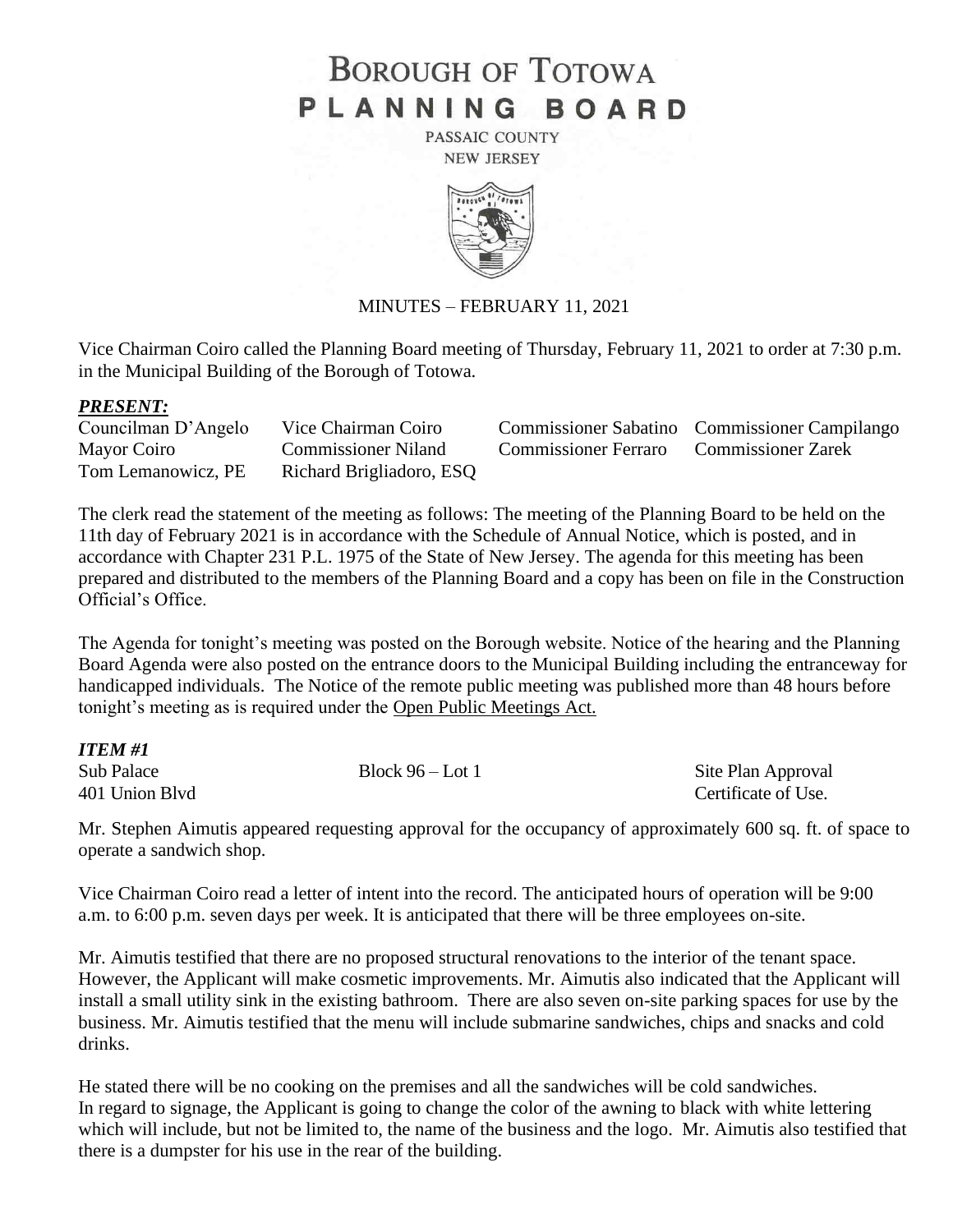# PLANNING BOARD MEETING FEBRUARY 11, 2021 MINUTES CONTINUED PAGE 2

*ITEM #2*

A motion was offered by Commissioner Campilango and seconded by Commissioner Niland to approve the minor site plan as presented. This approval is subject to and contingent upon the following conditions and will be memorialized in a Resolution at a future date:

- 1. The construction of internal partitions, exits, entrances and fire safety devices are subject to and require the approval of the fire sub-code official, the fire inspector and the building inspector.
- 2. The applicant will supply the Chief of Police with an emergency contact list and will also obtain the approval of the Police Chief in regards to all alarms and security devices.
- 3. There will be no outside storage of equipment or materials.
- 4. The applicant will comply with the Totowa Sign Ordinance. The applicant is going to change the color of the awning to black with white lettering which will include the name of the business and logo
- 5. The Applicant shall obtain and maintain any and all licenses, certificates or permits from any and all licensing authorities, including, but not limited to, the Borough of Totowa, County of Passaic, State of New Jersey or any federal agency having jurisdiction hereunder.

Eight agreed to a roll call vote… 8-0

| 11 LW #2       |                     |                    |
|----------------|---------------------|--------------------|
| Hello Fresh    | Block $158 -$ Lot 4 | Site Plan Approval |
| 8 Vreeland Ave |                     | Certificate of Use |

Mr. Duncan Prime, attorney for the applicant appeared requesting approval to move a "Man" door and widen a concrete apron for a new compactor. Mr. Duncan Prime recapped the Hello Fresh Operation.: HelloFresh is operating on 2 shifts. Ride Share provided for workers - employees arrive via ride share which is paid for by the company. Mr. Prime indicated the Board may see an application for off-site parking in the future. Eliminate 2 employee parking spaces, .126 to 124 or 125 to 123. The total number of parking spaces to be confirmed.

Mr. Rob Walsh, P.E., presented an enlargement of the southern portion of the building, it was labeled Exhibit Sheet A-11. Mr Walsh testified as to the four loading dock doors and the Man door to be moved farther to the left. Mr. Walsh also indicated that the concrete apron would be widen about 6 feet to allow trucks to go through that area and will accommodate improved truck turning movement. The Applicant will remove the grass island and will plant a tree on another part of the site – This change improves truck circulation on-site.

Mr. Walsh presented Exhibit A-1 Drawing entitled "Compactor Truck Circulation Plan", dated 2/11/2021. He also indicated that of the existing loading docks-1 used as a trash compactor. The new compactors are 8 1/2 wide by 24 feet long.

Mr. Mitchell Jacobs – Head of US Safety and Corporate Security for HelloFresh, OSHA Compliance Officer, testified that the Parking is safe even without 2 parking spaces. There are 5 outgoing loading docks.

Mr. Jacobs indicated that a shuttle is a better alternative than having 125 cars coming back and forth to the site. The shuttle creates less traffic. Mr. Jacobs also indicated that the shuttle does not move if it is empty, and it's not a continuous loop for shuttle service. Shuttle is running only if any point in time an employee was to leave for a personal emergency, they can do so.

Mayor Coiro addressed the applicant reiterating that this is a high traffic area. He indicated that Tractor trailers are parking on Vreeland Avenue, which is not permitted. Cars are parked in the drive area on the way into the site and not in designated stall.

Mr. Jacobs testified that Hello Fresh hired a guard/off duty officer to regulate deliveries during the designated receiving times. The guards make sure the trucks are only there during the appointed time or else they have to make a new appointment.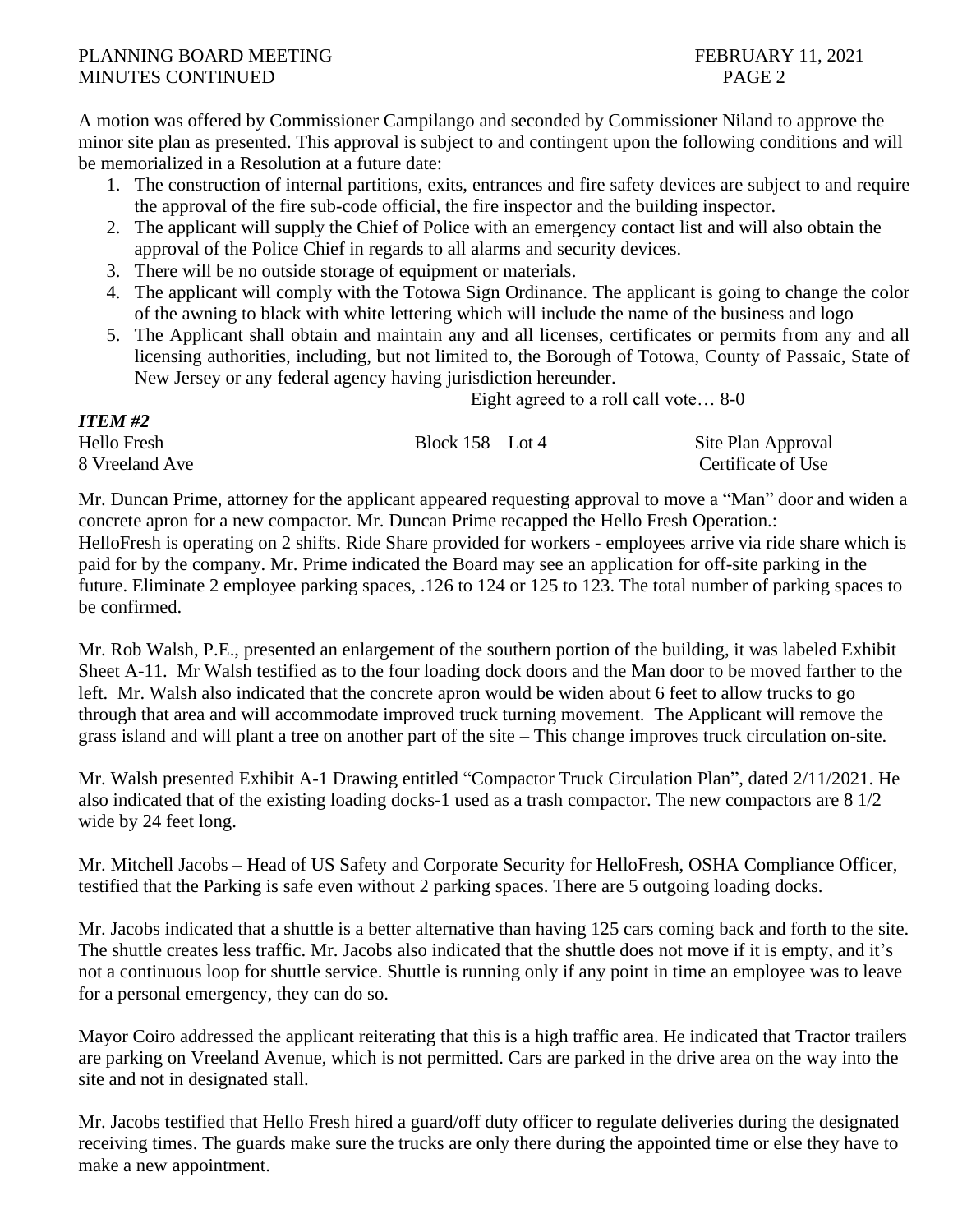## PLANNING BOARD MEETING FEBRUARY 11, 2021 MINUTES CONTINUED PAGE 3

The trucks lining up on Vreeland Ave was attributed to a snow day on 1/25/2021 at which time the building lost power and no deliveries were made. Hello Fresh is committed to ensure that the roadway is kept clear.

There is a designated spot outside of employees' entrance for shuttle drop off area and will be delineated on a plan as well as an outdoor smoking area.

Mr. Colin Bennett – General Counsel HelloFresh indicated that the dumpsters are located on the right side of Bldg. are being used as open top dumpsters. Open top dumpsters currently results in daily collection of trash.

By adding the Trash compactors would reduce truck traffic on-site and there would no need for daily collection.

Mr. Bennett indicated they are in negotiation for leased parking at the Willowbrook Mall to alleviate traffic.

HelloFresh will pay employees for ride shares. The Applicant will be back to the Board in the future for offsite parking. The Mayor indicated that he does see the shuttle bus there throughout the day.

Mr. Bennet testified that all comments of Planning Board Engineer's Report will be complied with by Applicant. It was also indicated that revised plans will be submitted and a Lighting Study and structural calculations can be submitted after the hearing.

A motion was offered by Commissioner Campilango and seconded by Commissioner Niland to open the public portion of the meeting.

# All in Favor 8-0

Debra D'Agostino, 70 Vreeland Ave. had concerns regarding the traffic on Vreeland Ave. She indicated that trucks parking on Vreeland Ave. Mrs. D'Agostino also had concerns regarding employee's break time – employees are walking along Vreeland Ave and smoking outdoors on the front lawn. There should be no smoking or breaking on east side of building. Delineated smoking area would need cameras. Employees must comply with CDC Guidelines, maintaining social distance. Mrs. D'Agostino also expressed her concerns regarding the exterior lighting on the building. She indicated that there was added lighting to building which is alleged to extend beyond the lot line – Lighting should not extend beyond the lot line.

Mrs. D'Agostino indicated there should be no right turn out of the Hello Fresh site to go down Vreeland Ave to Riverview Drive, she also explained that her mailbox gets hit by tractor trailers.

Mayor says – ask the shuttle bus to take Route 46 to Minnisink Road to access the site rather than off of Riverview Drive.

HelloFresh indicated that the tractor trailers go to Vince Lombardi's rest stop if they cannot get on their site.

A motion was offered by Commissioner Campilango and seconded by Commissioner Niland to close the public portion of the meeting.

# All in Favor 8-0

A motion was offered by Commissioner Campilango and seconded by Commissioner Niland to carry this matter to the next regular meeting of February 25, 2021 at or about 7:30pm with no further notice required. All in Favor 8-0

A motion was offered by Commissioner Campilango and seconded by Commissioner Niland to approve the Planning Board Minutes of January 28, 2021 as prepared.

> Seven agreed on a roll call vote……….7-0 Commissioner Ferraro abstained